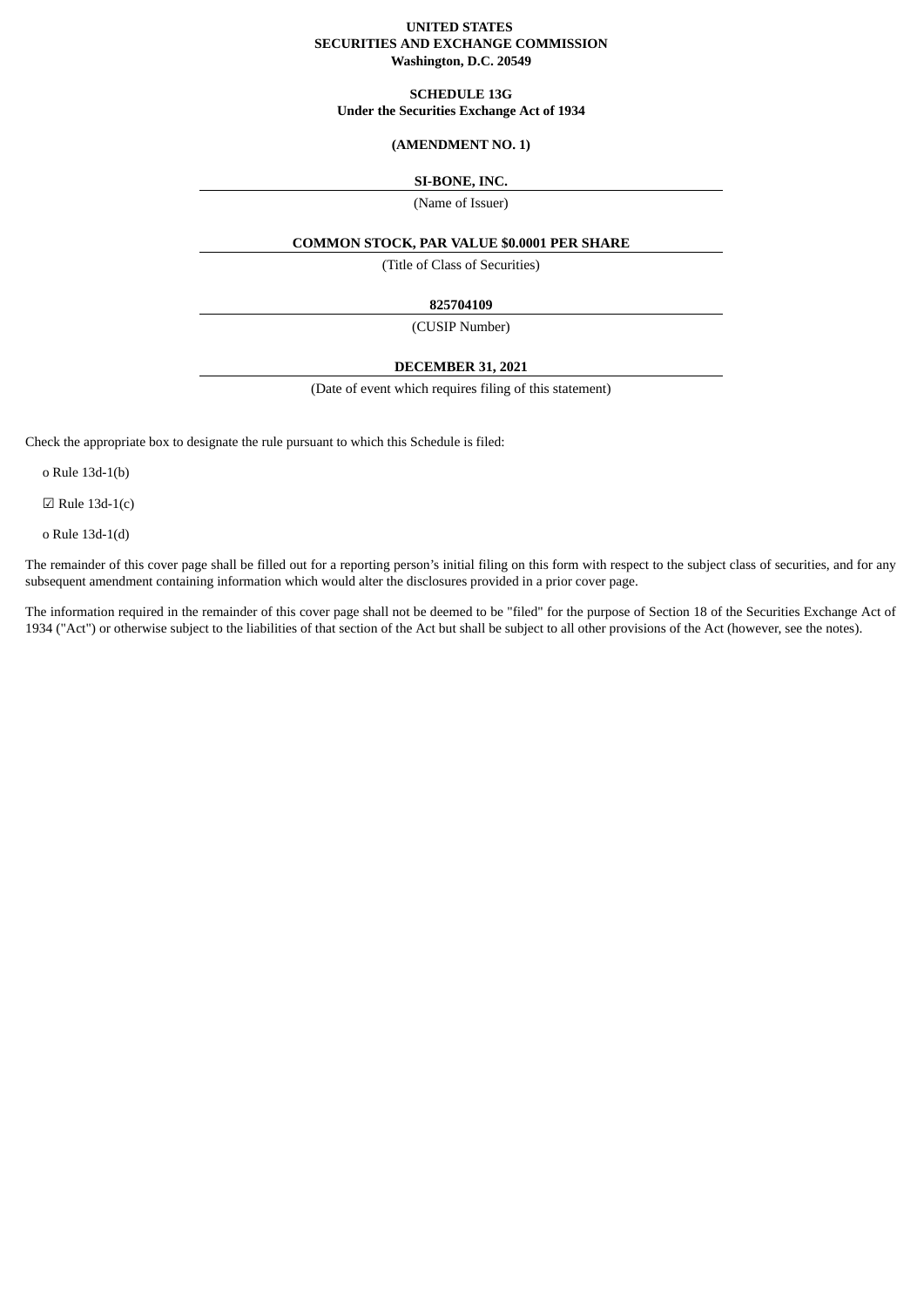| CUSIP No.<br>825704109                                                                                                        |                                                                                                                                                                                                                               |                   | <b>SCHEDULE 13G</b>                                                                                                                                         | Page<br>2 | of | 11 |  |  |
|-------------------------------------------------------------------------------------------------------------------------------|-------------------------------------------------------------------------------------------------------------------------------------------------------------------------------------------------------------------------------|-------------------|-------------------------------------------------------------------------------------------------------------------------------------------------------------|-----------|----|----|--|--|
| $\mathbf{1}$<br>$\overline{2}$<br>3<br>4                                                                                      | NAMES OF REPORTING PERSONS<br><b>Integrated Core Strategies (US) LLC</b><br>CHECK THE APPROPRIATE BOX IF A MEMBER OF A GROUP<br>$(a)$ o<br>$(b)$ o<br><b>SEC USE ONLY</b><br>CITIZENSHIP OR PLACE OF ORGANIZATION<br>Delaware |                   |                                                                                                                                                             |           |    |    |  |  |
| <b>NUMBER OF</b><br><b>SHARES</b><br><b>BENEFICIALLY</b><br><b>OWNED BY</b><br><b>EACH</b><br><b>REPORTING</b><br>PERSON WITH |                                                                                                                                                                                                                               | 5.<br>6<br>7<br>8 | <b>SOLE VOTING POWER</b><br>$-0-$<br><b>SHARED VOTING POWER</b><br>786,463<br><b>SOLE DISPOSITIVE POWER</b><br>$-0-$<br>SHARED DISPOSITIVE POWER<br>786,463 |           |    |    |  |  |
| 9<br>10                                                                                                                       | AGGREGATE AMOUNT BENEFICIALLY OWNED BY EACH REPORTING PERSON<br>786,463<br>CHECK BOX IF THE AGGREGATE AMOUNT IN ROW (9) EXCLUDES CERTAIN SHARES<br>0                                                                          |                   |                                                                                                                                                             |           |    |    |  |  |
| 11<br>12                                                                                                                      | PERCENT OF CLASS REPRESENTED BY AMOUNT IN ROW (9)<br>2.3%<br>TYPE OF REPORTING PERSON<br>00                                                                                                                                   |                   |                                                                                                                                                             |           |    |    |  |  |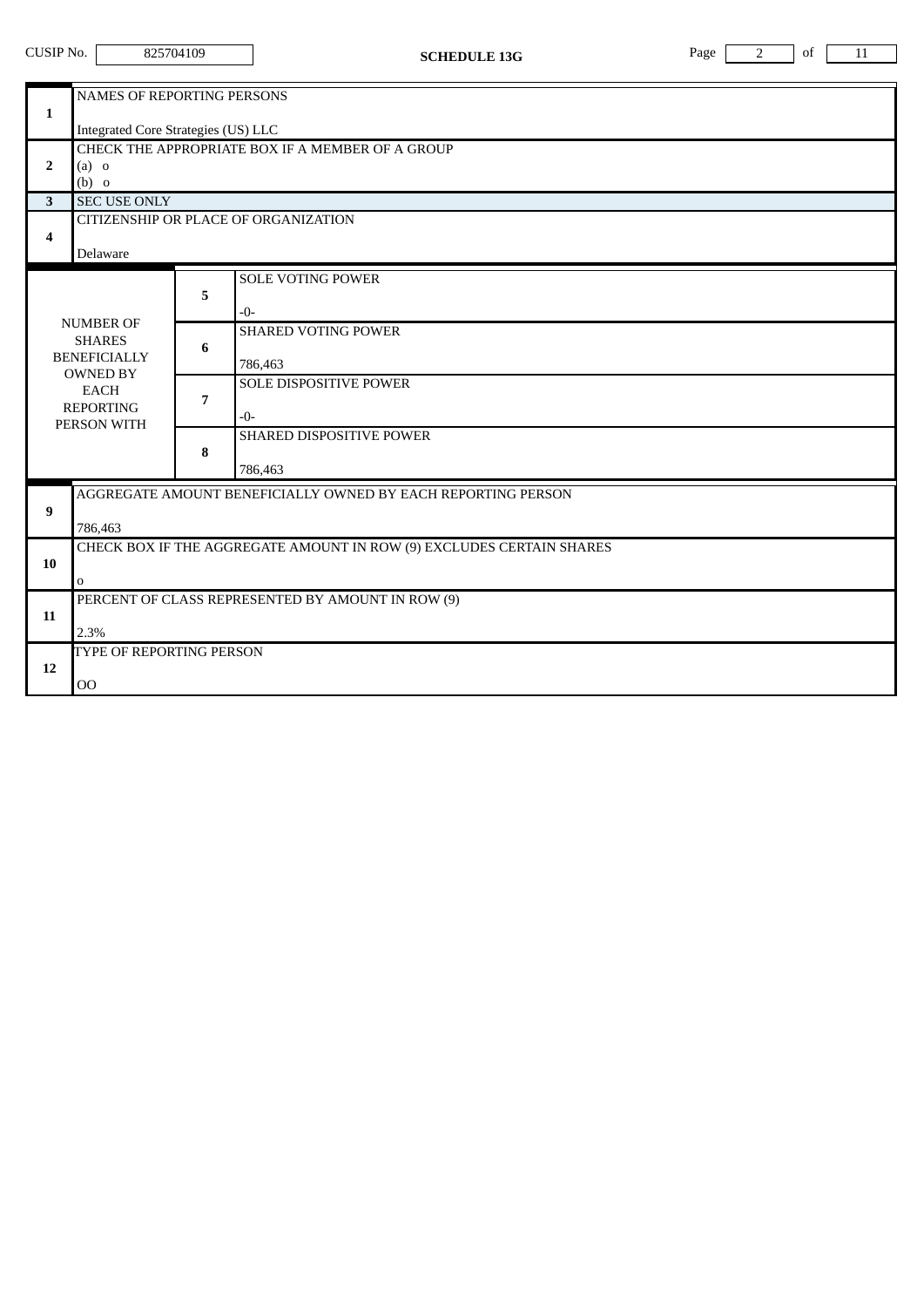| CUSIP No.      | 825704109                                                                                                                     |   | <b>SCHEDULE 13G</b>                                             | Page | 3 | of | 11 |  |  |  |
|----------------|-------------------------------------------------------------------------------------------------------------------------------|---|-----------------------------------------------------------------|------|---|----|----|--|--|--|
| $\mathbf{1}$   | NAMES OF REPORTING PERSONS<br>Millennium Management LLC<br>CHECK THE APPROPRIATE BOX IF A MEMBER OF A GROUP                   |   |                                                                 |      |   |    |    |  |  |  |
| $\overline{2}$ | $(a)$ o<br>$(b)$ o                                                                                                            |   |                                                                 |      |   |    |    |  |  |  |
| 3<br>4         | <b>SEC USE ONLY</b><br>CITIZENSHIP OR PLACE OF ORGANIZATION<br>Delaware                                                       |   |                                                                 |      |   |    |    |  |  |  |
|                | <b>NUMBER OF</b><br><b>SHARES</b><br><b>BENEFICIALLY</b><br><b>OWNED BY</b><br><b>EACH</b><br><b>REPORTING</b><br>PERSON WITH | 5 | <b>SOLE VOTING POWER</b><br>$-0-$<br><b>SHARED VOTING POWER</b> |      |   |    |    |  |  |  |
|                |                                                                                                                               | 6 | 786,463<br><b>SOLE DISPOSITIVE POWER</b>                        |      |   |    |    |  |  |  |
|                |                                                                                                                               | 7 | $-0-$<br>SHARED DISPOSITIVE POWER                               |      |   |    |    |  |  |  |
|                |                                                                                                                               | 8 | 786,463                                                         |      |   |    |    |  |  |  |
| 9              | AGGREGATE AMOUNT BENEFICIALLY OWNED BY EACH REPORTING PERSON<br>786,463                                                       |   |                                                                 |      |   |    |    |  |  |  |
| 10             | CHECK BOX IF THE AGGREGATE AMOUNT IN ROW (9) EXCLUDES CERTAIN SHARES<br>$\mathbf 0$                                           |   |                                                                 |      |   |    |    |  |  |  |
| 11             | PERCENT OF CLASS REPRESENTED BY AMOUNT IN ROW (9)<br>2.3%                                                                     |   |                                                                 |      |   |    |    |  |  |  |
| 12             | TYPE OF REPORTING PERSON<br>00                                                                                                |   |                                                                 |      |   |    |    |  |  |  |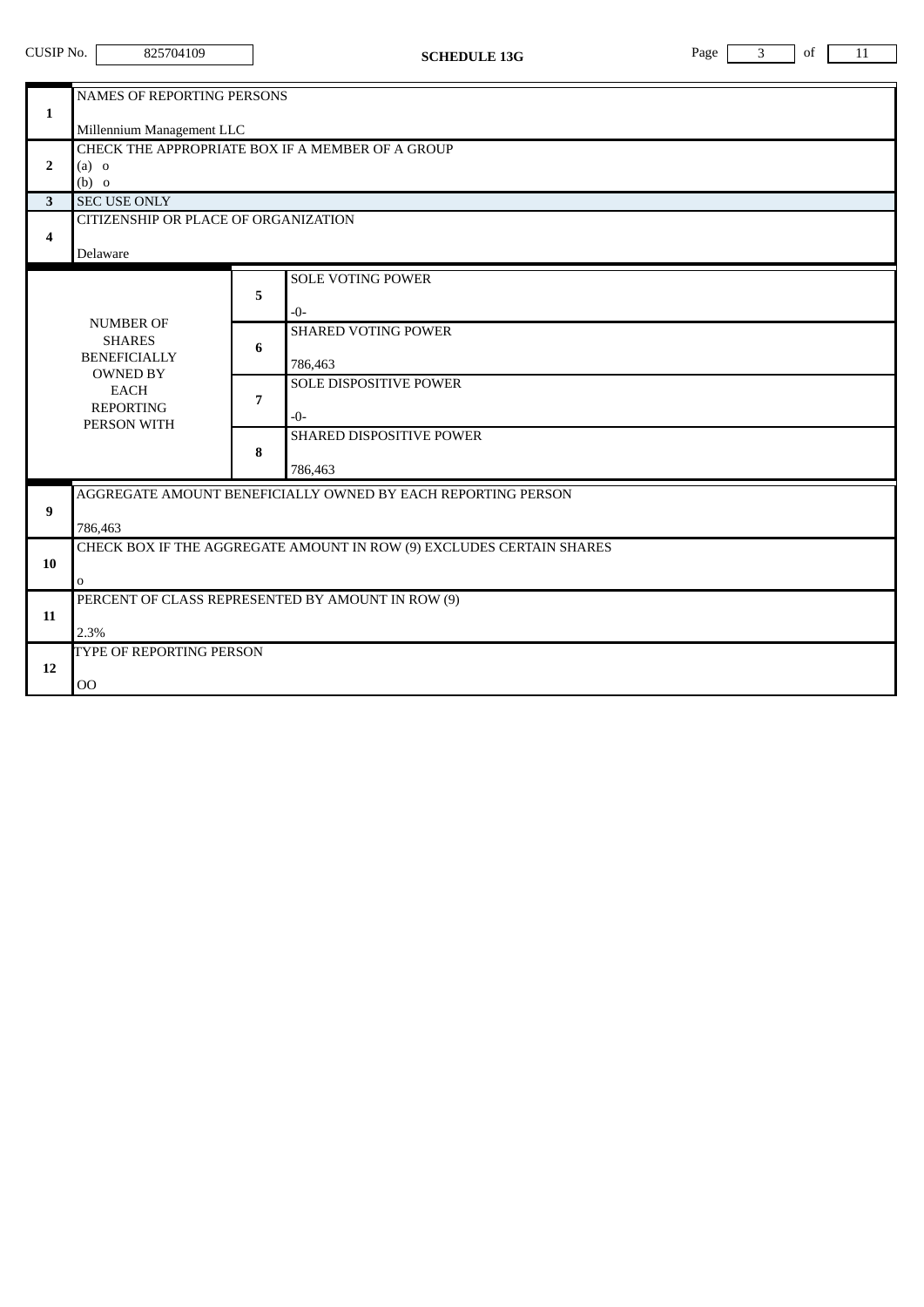| CUSIP No.      | 825704109                                                                                                              |   | <b>SCHEDULE 13G</b>                    | Page | $\overline{4}$ | of | 11 |  |  |  |  |
|----------------|------------------------------------------------------------------------------------------------------------------------|---|----------------------------------------|------|----------------|----|----|--|--|--|--|
| $\mathbf{1}$   | <b>NAMES OF REPORTING PERSONS</b>                                                                                      |   |                                        |      |                |    |    |  |  |  |  |
| $\overline{2}$ | Millennium Group Management LLC<br>CHECK THE APPROPRIATE BOX IF A MEMBER OF A GROUP<br>$(a)$ o                         |   |                                        |      |                |    |    |  |  |  |  |
| 3              | $(b)$ o<br><b>SEC USE ONLY</b>                                                                                         |   |                                        |      |                |    |    |  |  |  |  |
| 4              | CITIZENSHIP OR PLACE OF ORGANIZATION                                                                                   |   |                                        |      |                |    |    |  |  |  |  |
|                | Delaware                                                                                                               |   |                                        |      |                |    |    |  |  |  |  |
|                | <b>NUMBER OF</b><br><b>SHARES</b><br><b>BENEFICIALLY</b><br>OWNED BY<br><b>EACH</b><br><b>REPORTING</b><br>PERSON WITH | 5 | <b>SOLE VOTING POWER</b><br>$-0-$      |      |                |    |    |  |  |  |  |
|                |                                                                                                                        | 6 | <b>SHARED VOTING POWER</b><br>786,463  |      |                |    |    |  |  |  |  |
|                |                                                                                                                        | 7 | <b>SOLE DISPOSITIVE POWER</b><br>$-0-$ |      |                |    |    |  |  |  |  |
|                |                                                                                                                        | 8 | SHARED DISPOSITIVE POWER<br>786,463    |      |                |    |    |  |  |  |  |
| 9              | AGGREGATE AMOUNT BENEFICIALLY OWNED BY EACH REPORTING PERSON<br>786,463                                                |   |                                        |      |                |    |    |  |  |  |  |
| 10             | CHECK BOX IF THE AGGREGATE AMOUNT IN ROW (9) EXCLUDES CERTAIN SHARES<br>0                                              |   |                                        |      |                |    |    |  |  |  |  |
| 11             | PERCENT OF CLASS REPRESENTED BY AMOUNT IN ROW (9)<br>2.3%                                                              |   |                                        |      |                |    |    |  |  |  |  |
| 12             | TYPE OF REPORTING PERSON<br>O <sub>O</sub>                                                                             |   |                                        |      |                |    |    |  |  |  |  |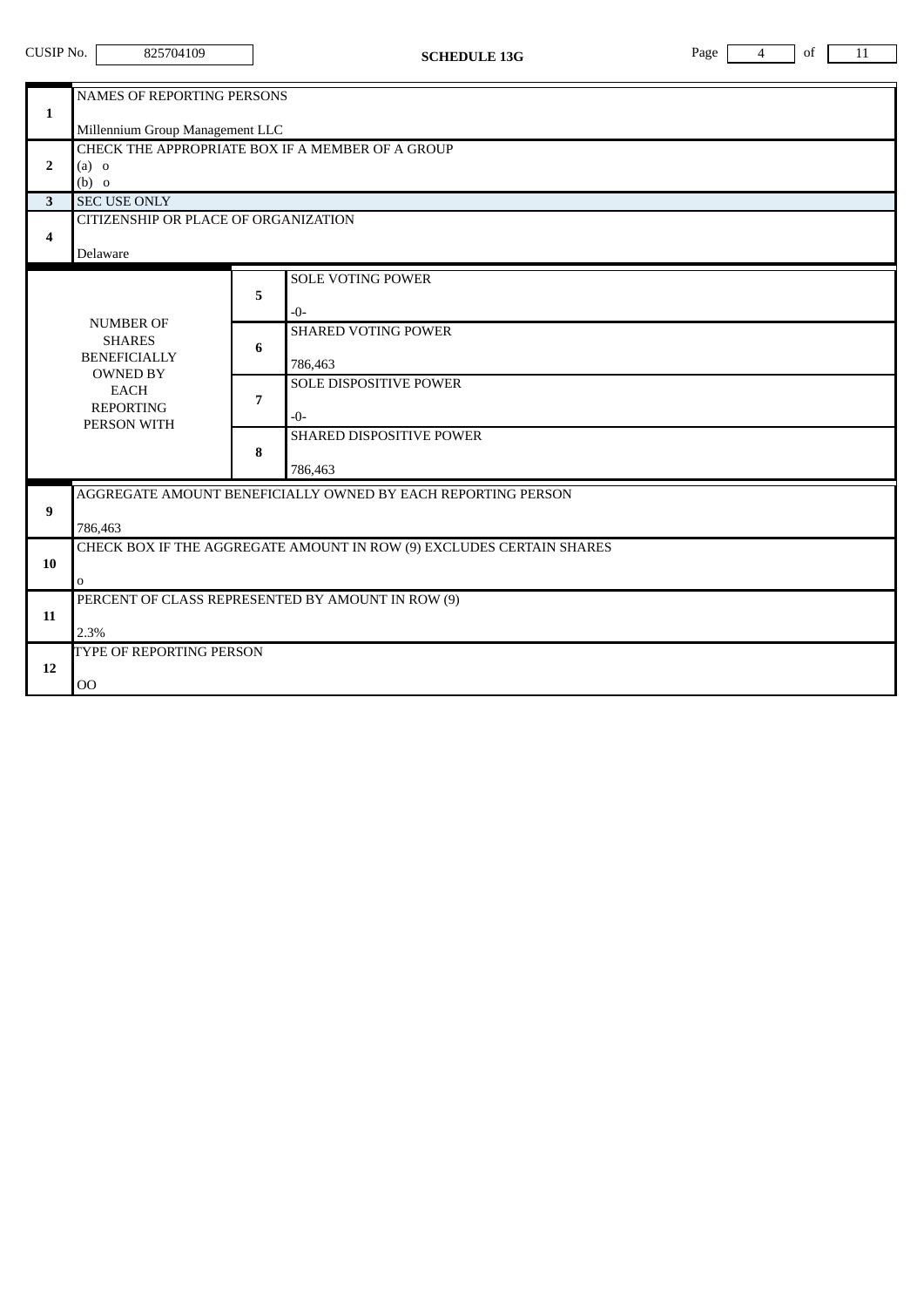| CUSIP No.                                                    | 825704109                                                            |                                                  | <b>SCHEDULE 13G</b>           | Page | 5 | of | 11 |  |  |  |
|--------------------------------------------------------------|----------------------------------------------------------------------|--------------------------------------------------|-------------------------------|------|---|----|----|--|--|--|
|                                                              |                                                                      |                                                  |                               |      |   |    |    |  |  |  |
|                                                              | NAMES OF REPORTING PERSONS                                           |                                                  |                               |      |   |    |    |  |  |  |
| $\mathbf{1}$                                                 | Israel A. Englander                                                  |                                                  |                               |      |   |    |    |  |  |  |
|                                                              |                                                                      |                                                  |                               |      |   |    |    |  |  |  |
| $\overline{2}$                                               | $(a)$ o                                                              | CHECK THE APPROPRIATE BOX IF A MEMBER OF A GROUP |                               |      |   |    |    |  |  |  |
|                                                              | $(b)$ o                                                              |                                                  |                               |      |   |    |    |  |  |  |
| 3                                                            | <b>SEC USE ONLY</b>                                                  |                                                  |                               |      |   |    |    |  |  |  |
|                                                              | CITIZENSHIP OR PLACE OF ORGANIZATION                                 |                                                  |                               |      |   |    |    |  |  |  |
| 4                                                            |                                                                      |                                                  |                               |      |   |    |    |  |  |  |
|                                                              | <b>United States</b>                                                 |                                                  |                               |      |   |    |    |  |  |  |
|                                                              |                                                                      |                                                  | <b>SOLE VOTING POWER</b>      |      |   |    |    |  |  |  |
|                                                              |                                                                      | 5                                                | $-0-$                         |      |   |    |    |  |  |  |
|                                                              | <b>NUMBER OF</b>                                                     |                                                  | <b>SHARED VOTING POWER</b>    |      |   |    |    |  |  |  |
|                                                              | <b>SHARES</b>                                                        | 6                                                |                               |      |   |    |    |  |  |  |
|                                                              | <b>BENEFICIALLY</b>                                                  |                                                  | 786,463                       |      |   |    |    |  |  |  |
|                                                              | <b>OWNED BY</b><br><b>EACH</b><br><b>REPORTING</b><br>PERSON WITH    |                                                  | <b>SOLE DISPOSITIVE POWER</b> |      |   |    |    |  |  |  |
|                                                              |                                                                      | 7                                                |                               |      |   |    |    |  |  |  |
|                                                              |                                                                      |                                                  | $-0-$                         |      |   |    |    |  |  |  |
|                                                              |                                                                      | 8                                                | SHARED DISPOSITIVE POWER      |      |   |    |    |  |  |  |
|                                                              |                                                                      |                                                  | 786,463                       |      |   |    |    |  |  |  |
| AGGREGATE AMOUNT BENEFICIALLY OWNED BY EACH REPORTING PERSON |                                                                      |                                                  |                               |      |   |    |    |  |  |  |
| 9                                                            |                                                                      |                                                  |                               |      |   |    |    |  |  |  |
|                                                              | 786,463                                                              |                                                  |                               |      |   |    |    |  |  |  |
| 10                                                           | CHECK BOX IF THE AGGREGATE AMOUNT IN ROW (9) EXCLUDES CERTAIN SHARES |                                                  |                               |      |   |    |    |  |  |  |
|                                                              |                                                                      |                                                  |                               |      |   |    |    |  |  |  |
| 11                                                           | 0                                                                    |                                                  |                               |      |   |    |    |  |  |  |
|                                                              | PERCENT OF CLASS REPRESENTED BY AMOUNT IN ROW (9)                    |                                                  |                               |      |   |    |    |  |  |  |
|                                                              | 2.3%                                                                 |                                                  |                               |      |   |    |    |  |  |  |
|                                                              | TYPE OF REPORTING PERSON                                             |                                                  |                               |      |   |    |    |  |  |  |
| 12                                                           |                                                                      |                                                  |                               |      |   |    |    |  |  |  |
|                                                              | IN                                                                   |                                                  |                               |      |   |    |    |  |  |  |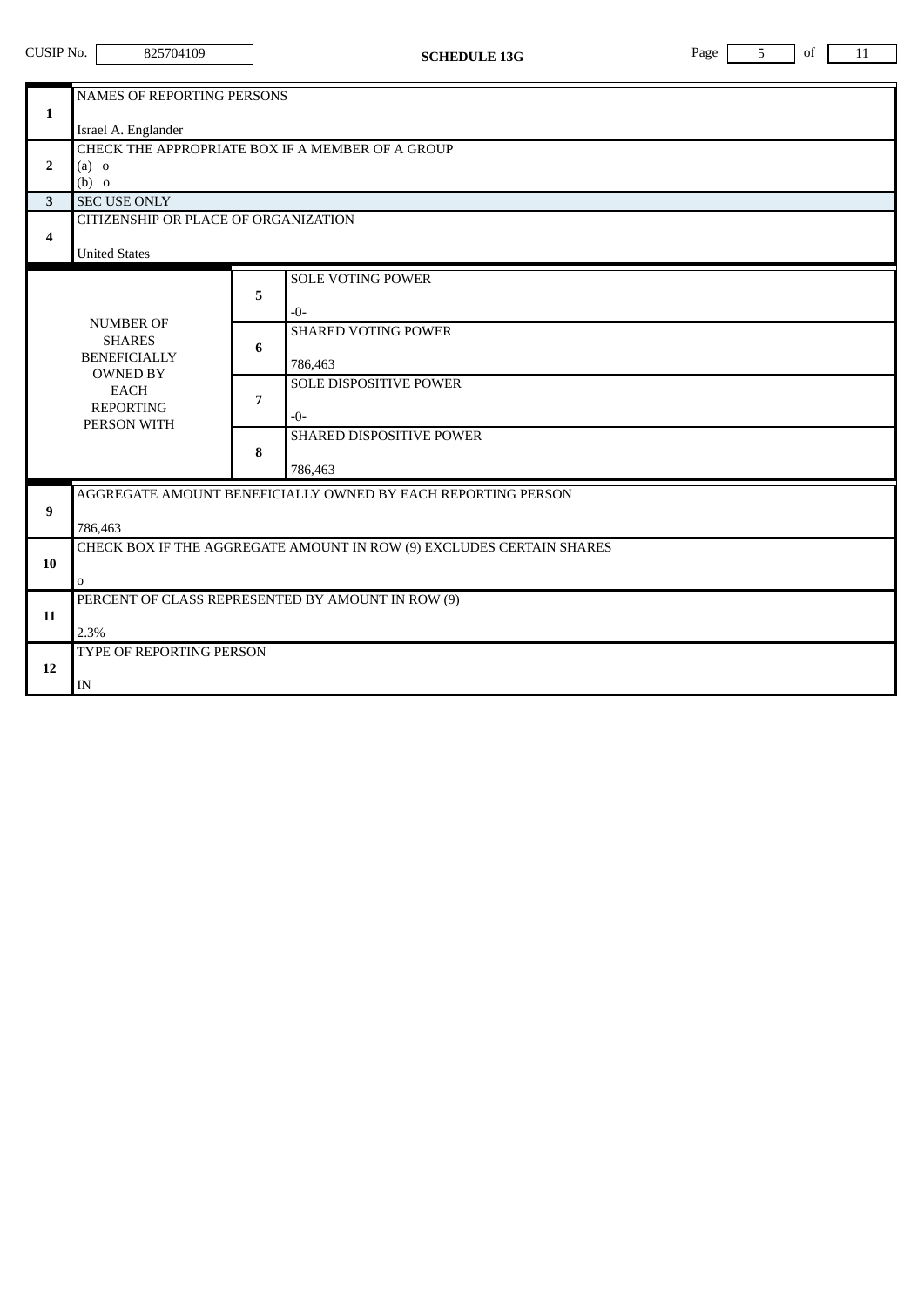| CUSIP No.                                                                                                        |                   | 825704109<br><b>SCHEDULE 13G</b>                                                                                                                    | Page |  | 6 | of | 11 |  |  |  |
|------------------------------------------------------------------------------------------------------------------|-------------------|-----------------------------------------------------------------------------------------------------------------------------------------------------|------|--|---|----|----|--|--|--|
| <u>Item 1.</u>                                                                                                   | (a)               | Name of Issuer:                                                                                                                                     |      |  |   |    |    |  |  |  |
|                                                                                                                  |                   | SI-BONE, Inc.                                                                                                                                       |      |  |   |    |    |  |  |  |
|                                                                                                                  | (b)               | <b>Address of Issuer's Principal Executive Offices:</b>                                                                                             |      |  |   |    |    |  |  |  |
|                                                                                                                  |                   | 471 El Camino Real, Suite 101<br>Santa Clara, California 95050                                                                                      |      |  |   |    |    |  |  |  |
| <u>Item 2.</u>                                                                                                   | (a)<br>(b)<br>(c) | Name of Person Filing:<br><b>Address of Principal Business Office:</b><br>Citizenship:                                                              |      |  |   |    |    |  |  |  |
|                                                                                                                  |                   | <b>Integrated Core Strategies (US) LLC</b><br>c/o Millennium Management LLC<br>399 Park Avenue<br>New York, New York 10022<br>Citizenship: Delaware |      |  |   |    |    |  |  |  |
|                                                                                                                  |                   | Millennium Management LLC<br>399 Park Avenue<br>New York, New York 10022<br>Citizenship: Delaware                                                   |      |  |   |    |    |  |  |  |
|                                                                                                                  |                   | Millennium Group Management LLC<br>399 Park Avenue<br>New York, New York 10022<br>Citizenship: Delaware                                             |      |  |   |    |    |  |  |  |
|                                                                                                                  |                   | Israel A. Englander<br>c/o Millennium Management LLC<br>399 Park Avenue<br>New York, New York 10022<br>Citizenship: United States                   |      |  |   |    |    |  |  |  |
|                                                                                                                  | (d)               | Title of Class of Securities:                                                                                                                       |      |  |   |    |    |  |  |  |
|                                                                                                                  |                   | common stock, par value \$0.0001 per share ("Common Stock").                                                                                        |      |  |   |    |    |  |  |  |
|                                                                                                                  | (e)               | <b>CUSIP Number:</b>                                                                                                                                |      |  |   |    |    |  |  |  |
|                                                                                                                  |                   | 825704109                                                                                                                                           |      |  |   |    |    |  |  |  |
| Item 3. If this statement is filed pursuant to Rule 13d-1(b), or 13d-2(b), check whether the person filing is a: |                   |                                                                                                                                                     |      |  |   |    |    |  |  |  |
| (a)                                                                                                              | $\mathbf 0$       | Broker or dealer registered under section 15 of the Act (15 U.S.C. 780);                                                                            |      |  |   |    |    |  |  |  |
| (b)                                                                                                              | $\mathbf O$       | Bank as defined in section 3(a)(6) of the Act (15 U.S.C. 78c);                                                                                      |      |  |   |    |    |  |  |  |

- (c) o Insurance company as defined in section 3(a)(19) of the Act (15 U.S.C. 78c);
- (d) o Investment company registered under section 8 of the Investment Company Act of 1940 (15 U.S.C. 80a-8);
- (e) o An investment adviser in accordance with  $\S 240.13d-1(b)(1)(ii)(E)$ ;
- (f) o An employee benefit plan or endowment fund in accordance with  $\S 240.13d-1(b)(1)(ii)(F)$ ;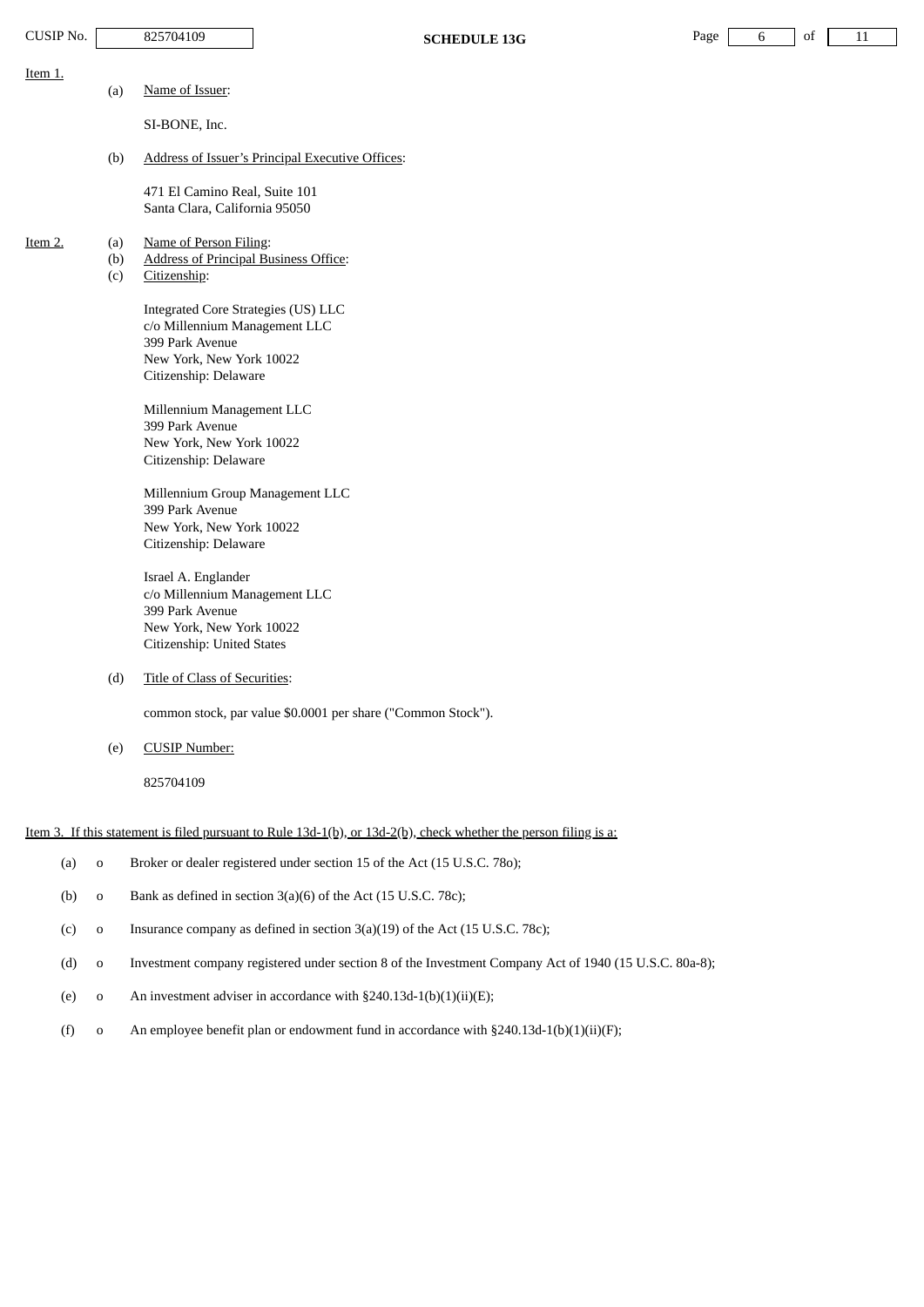

(g) o A parent holding company or control person in accordance with  $\S 240.13d-1(b)(1)(ii)(G);$ 

(h) o A savings association as defined in Section 3(b) of the Federal Deposit Insurance Act (12 U.S.C. 1813);

- (i) o A church plan that is excluded from the definition of an investment company under section 3(c)(14) of the Investment Company Act of 1940 (15 U.S.C. 80a-3);
- (j) o Group, in accordance with  $§240.13d-1(b)(1)(ii)(J)$ .

## Item 4. Ownership

Provide the following information regarding the aggregate number and percentage of the class of securities of the issuer identified in Item 1.

### (a) Amount Beneficially Owned:

See response to Item 9 on each cover page.

#### (b) Percent of Class:

See response to Item 11 on each cover page.

## (c) Number of shares as to which such person has:

(i) Sole power to vote or to direct the vote

See response to Item 5 on each cover page.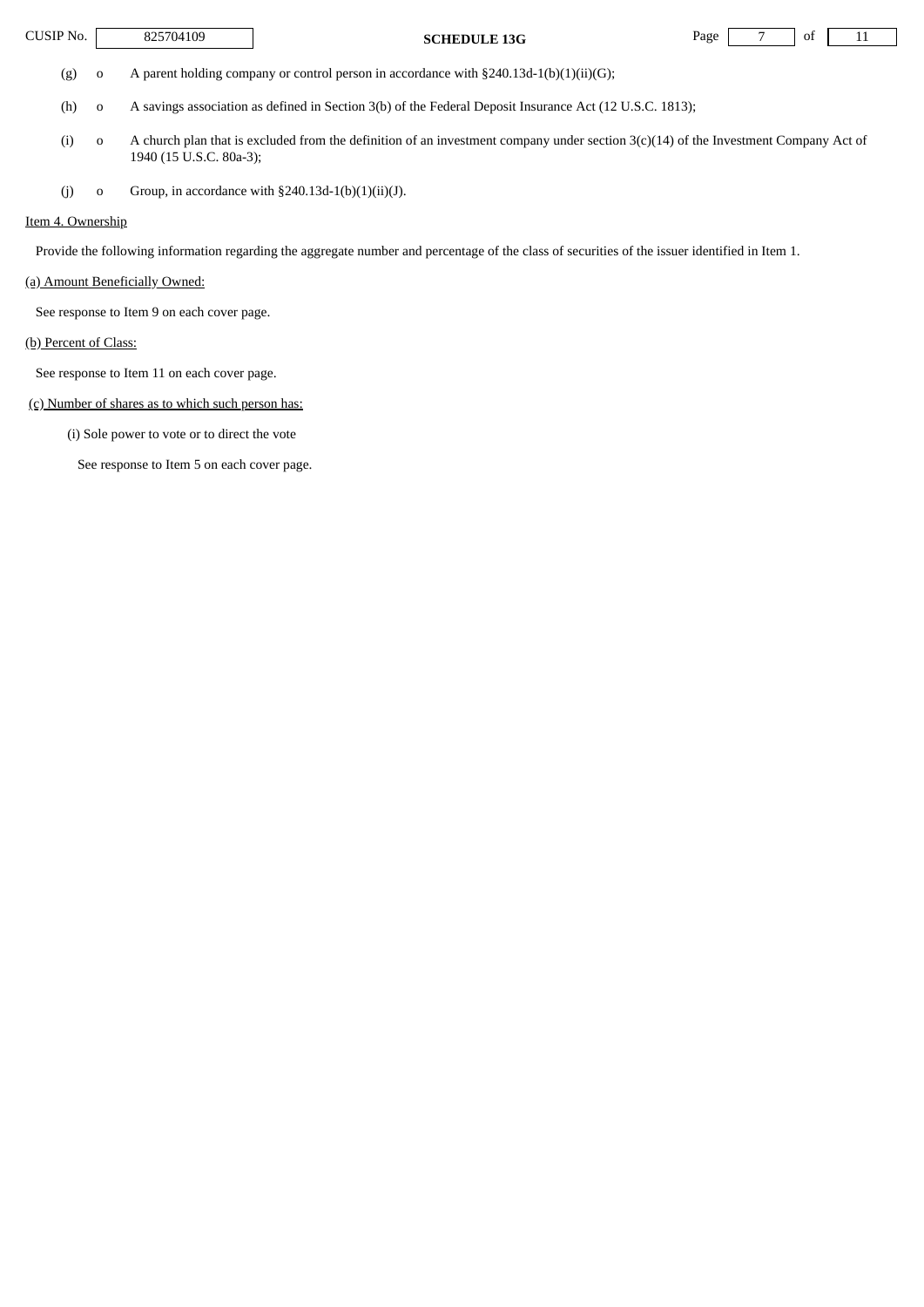CUSIP No. | 825704109 | **SCHEDULE 13G** Page 8 of 11

(ii) Shared power to vote or to direct the vote

See response to Item 6 on each cover page.

(iii) Sole power to dispose or to direct the disposition of

See response to Item 7 on each cover page.

(iv) Shared power to dispose or to direct the disposition of

See response to Item 8 on each cover page.

The securities disclosed herein as potentially beneficially owned by Millennium Management LLC, Millennium Group Management LLC and Mr. Englander are held by entities subject to voting control and investment discretion by Millennium Management LLC and/or other investment managers that may be controlled by Millennium Group Management LLC (the managing member of Millennium Management LLC) and Mr. Englander (the sole voting trustee of the managing member of Millennium Group Management LLC). The foregoing should not be construed in and of itself as an admission by Millennium Management LLC, Millennium Group Management LLC or Mr. Englander as to beneficial ownership of the securities held by such entities.

#### Item 5. Ownership of Five Percent or Less of a Class

 If this statement is being filed to report the fact that as of the date hereof the reporting person has ceased to be the beneficial owner of more than five percent of the class of securities, check the following þ .

Item 6. Ownership of More than Five Percent on Behalf of Another Person.

Not applicable.

Item 7. Identification and Classification of the Subsidiary Which Acquired the Security Being Reported on By the Parent Holding Company.

Not applicable.

Item 8. Identification and Classification of Members of the Group

See Exhibit I.

Item 9. Notice of Dissolution of Group

Not applicable.

#### Item 10. Certification

By signing below each of the undersigned certifies that, to the best of its knowledge and belief, the securities referred to above were not acquired and are not held for the purpose of or with the effect of changing or influencing the control of the issuer of the securities and were not acquired and are not held in connection with or as a participant in any transaction having that purpose or effect.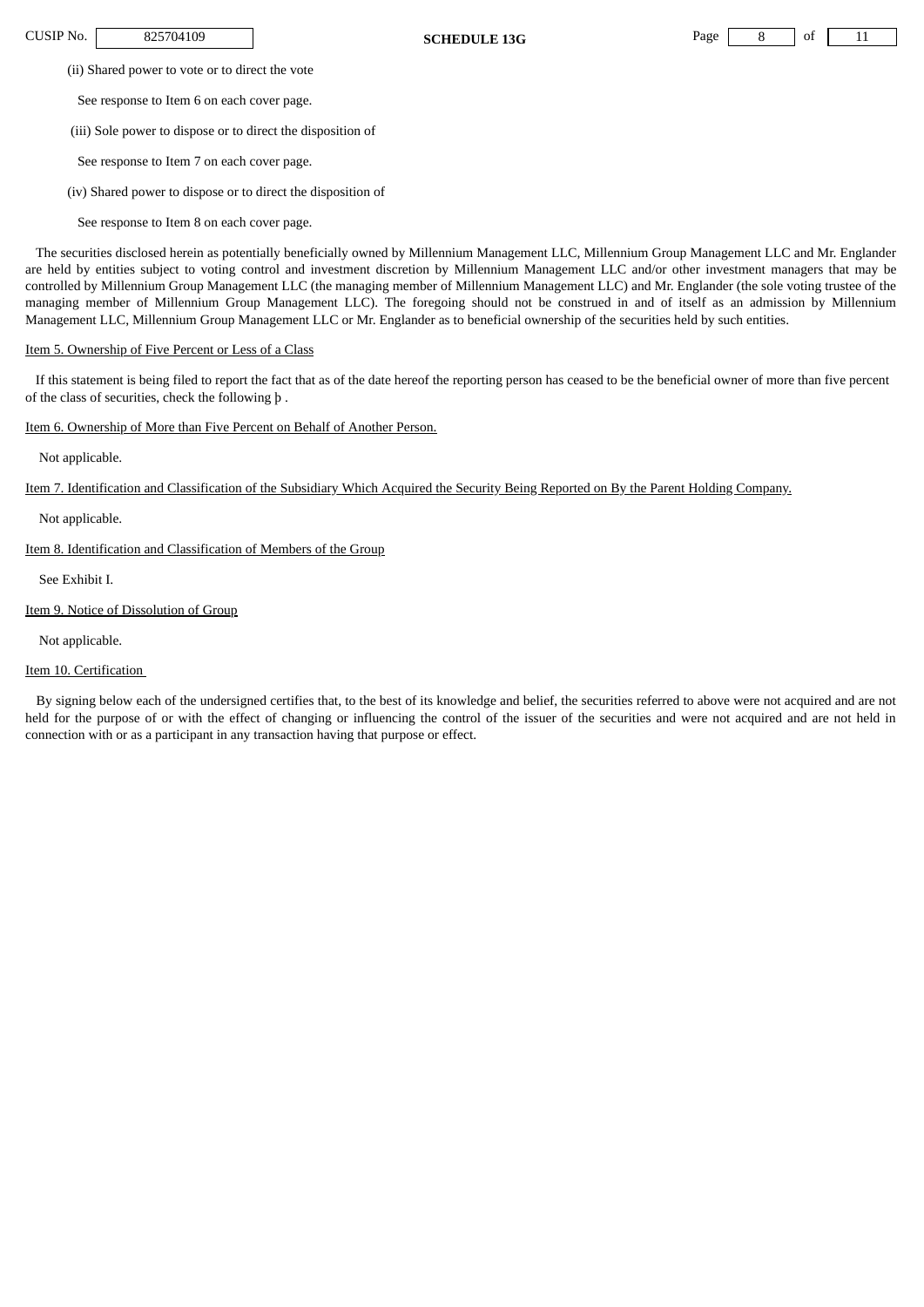**CUSIP No.** 825704109 **SCHEDULE 13G** Page 9 of 11

Exhibits:

Exhibit I: Joint Filing Agreement, dated as of February 7, 2022, by and among Integrated Core Strategies (US) LLC, Millennium Management LLC, Millennium Group Management LLC and Israel A. Englander.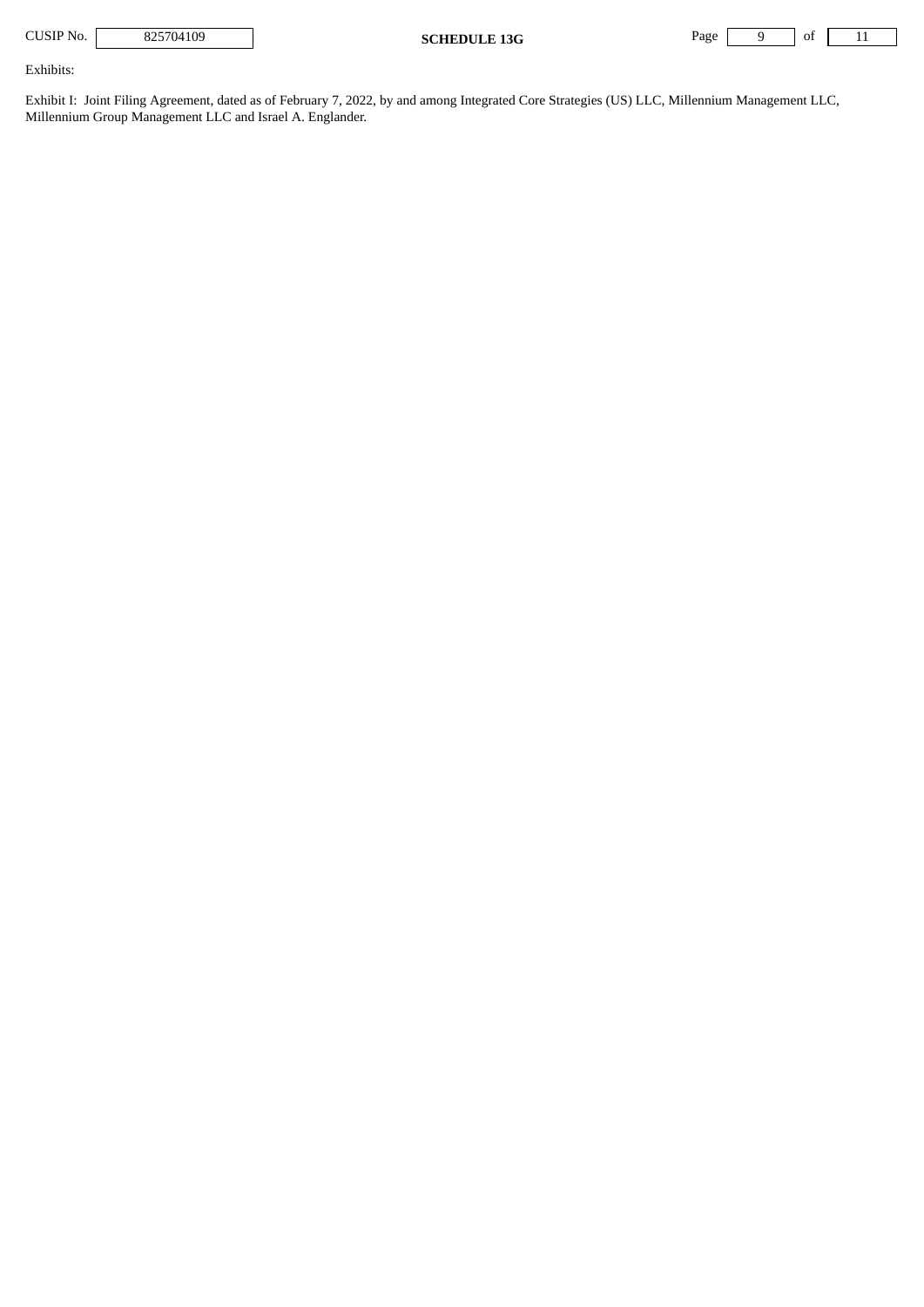**CUSIP No.** 825704109 **SCHEDULE 13G** Page 10 of 11

#### **SIGNATURE**

After reasonable inquiry and to the best of its knowledge and belief, each of the undersigned certifies that the information with respect to it set forth in this statement is true, complete, and correct.

Dated: February 7, 2022

## INTEGRATED CORE STRATEGIES (US) LLC

By: Integrated Holding Group LP, its Managing Member

By: Millennium Management LLC, its General Partner

By: /s/Gil Raviv Name: Gil Raviv Title: Global General Counsel

## MILLENNIUM MANAGEMENT LLC

By: /s/Gil Raviv Name: Gil Raviv Title: Global General Counsel

## MILLENNIUM GROUP MANAGEMENT LLC

By: /s/Gil Raviv Name: Gil Raviv Title: Global General Counsel

/s/ Israel A. Englander Israel A. Englander